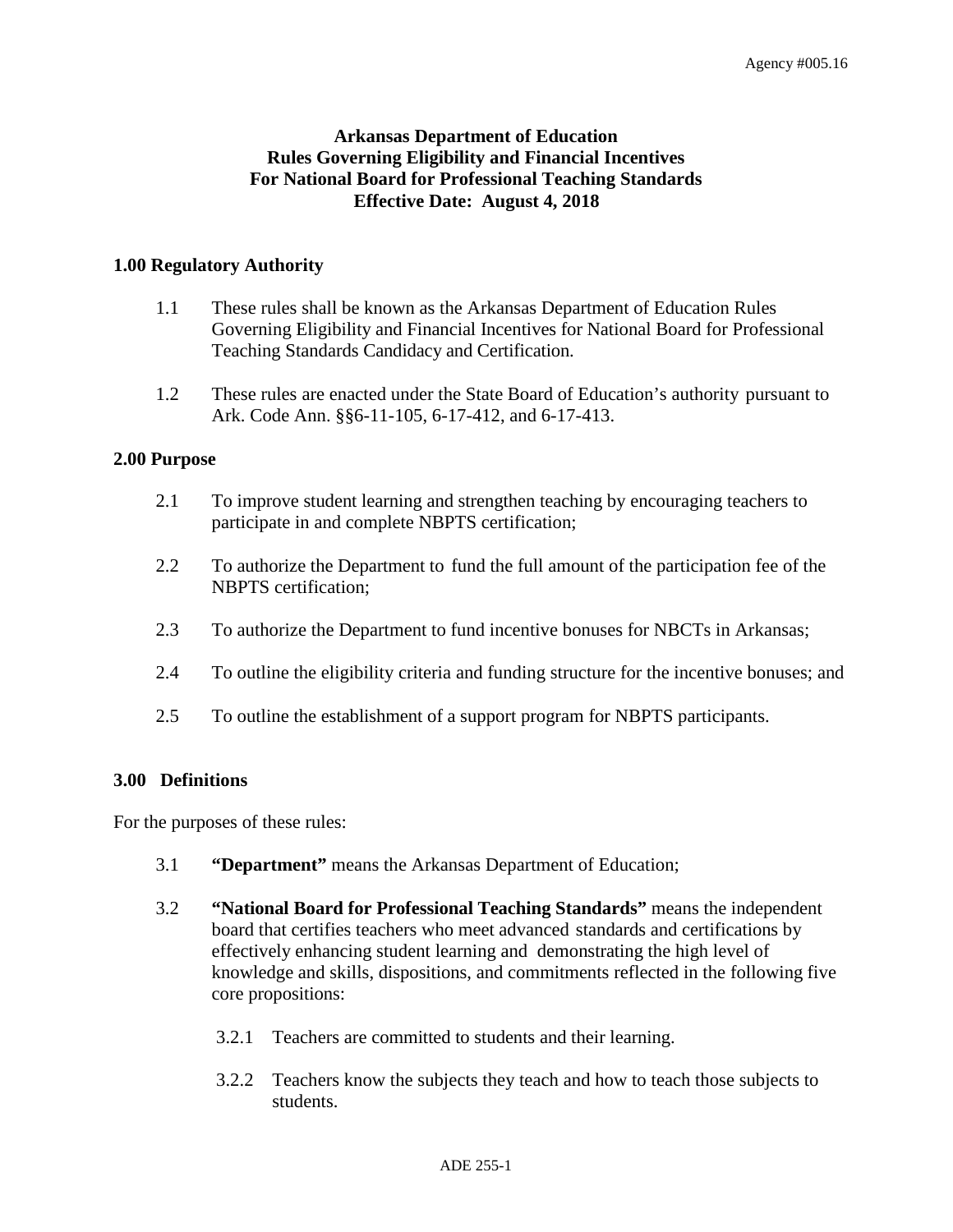- 3.2.3 Teachers are responsible for managing and monitoring student learning.
- 3.2.4 Teachers think systematically about their practice and learn from experience.
- 3.2.5 Teachers are members of learning communities.
- 3.3 **"Advisory Committee"** means the ten (10) member team of three (3) National Board Certified Teachers, three (3) National Board facilitators, and four (4) educational administration or business representatives, to include one Department staff member. The Advisory Committee advises the Department on policy issues, assist in the support system, and select candidates based on relevant criteria when all candidates cannot be funded; such criteria to be established by the Advisory Committee in accordance with law and with final review and approval by the State Board.
- 3.4 **"Classroom teacher"** means a teacher who is required to hold a standard teaching license from the Department and who is engaged directly in instruction with students in a classroom setting for more than seventy percent (70%) of the individual's contracted time, with that 70% allowed to include:
	- 3.4.1 Employment by an educational service cooperative when the teacher provides direct student services for a collaborative of school districts in public school buildings and other instructional settings throughout the cooperative area; and
	- 3.4.2 Instructional positions such as library/media specialist, school guidance counselor, literacy specialist, math specialist or others for whom NBPTS certificates specifically exist.

#### 3.5 **"Classroom setting"**:

- 3.5.1 For the purpose of eligibility for NBPTS candidacy funding means full-time assignment to a setting in a specific Arkansas public school building or buildings in which a teacher works directly with a student or students; and
- 3.5.2 For the purpose of eligibility for an incentive bonus means full-time assignment to a setting in a school building(s) or other instructional settings where a NBCT is directly involved in the instructional process by teaching children, by facilitating the instructional process through work with building teachers in classrooms, or by serving in the role of building administrator, or assistant building administrator.
- 3.6 **"High-poverty charter school"** means an Arkansas open-enrollment public charter school in which seventy percent (70%) or greater of the previous school year's enrolled students are national school lunch students as defined in § 6-20- 2303.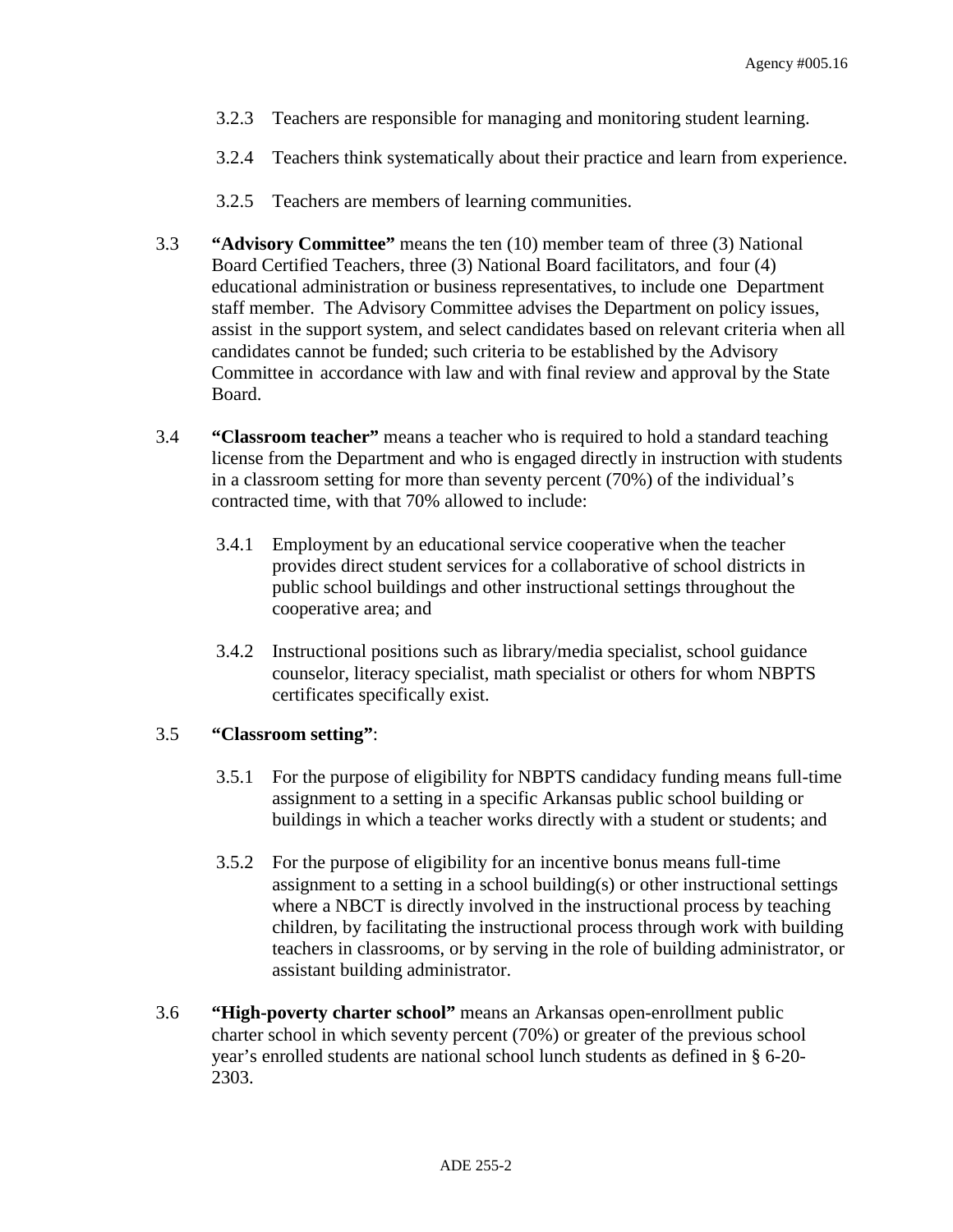- 3.7 **"High-poverty district"** means an Arkansas public school district in which seventy percent (70%) or greater of the previous school year's enrolled students are national school lunch students as defined in § 6-20-2303.
- 3.8 **"High-poverty school"** means an Arkansas public school in which seventy percent (70%) or greater of the previous school year's enrolled students are national school lunch students as defined in § 6-20-2303.
- 3.9 **"In the process of initial certification"** means that the individual has completed registration for first-time candidacy (including payment of the registration fee).
- 3.10 "**Instructional facilitator"** means an individual holding a valid Arkansas teacher's license who facilitates continuous improvement in classroom instruction by providing instructional and professional learning support to teachers for researchbased instruction and by demonstrating the alignment of instruction with curriculum standards and assessment tools.
- 3.11 **"Instructional leader"** means a building-level administrator who is responsible for evaluating teachers or instructional staff. It shall include without limitation a building-level administrator who is an evaluator as defined in A.C.A § 6-17-2803.
- 3.12 **"NBCT"** means National Board Certified Teacher.
- 3.13 **"NBPTS Candidacy"** means an applicant's participation in the NBPTS program for becoming a certified teacher under these rules;
- 3.14 **"Public School"** means a school serving students in any of grades K-12 that is assigned a local education agency (LEA) number by the ADE.
- 3.15 **"State Board"** means the Arkansas State Board of Education.

## **4.00 Selection Process for Payment for NBPTS Candidacy**

- 4.1 Application criteria:
	- 4.1.1 An applicant shall complete the official application process established by the Department;
	- 4.1.2 An applicant shall not have received prior state funding for NBPTS candidacy;
	- 4.1.3 An Applicant shall verify at least three (3) years teaching experience in an Arkansas public school beginning no earlier than the year in which the applicant's first license to teach in an Arkansas public school is issued; and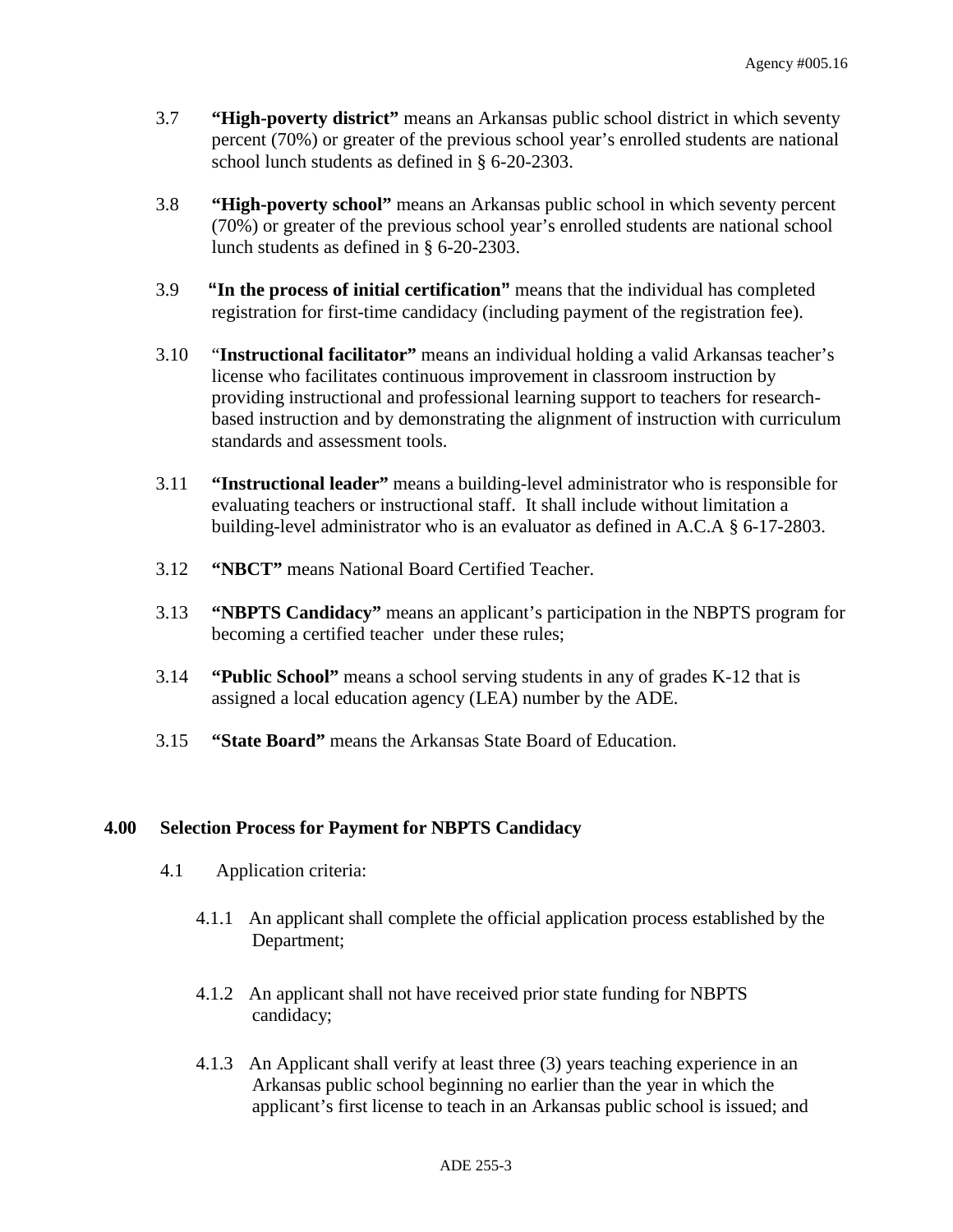- 4.1.4 An applicant shall provide evidence that the applicant has taught in an area that correlates to an available and suitable National Board certificate area.
- 4.2 Selection process:
	- 4.2.1 A candidate shall meet or exceed the cut score for the application process, recommended by the Advisory Committee and set by the State Board.
	- 4.2.2 NBPTS Advisory Committee will review applications and recommend to the Department an appropriate selection of candidates to be funded.
- 4.3 Payment of component costs for NBPTS Candidacy:
	- 4.3.1 The Department shall pay the following costs associated with NBPTS candidacy for candidates selected for participation under these rules:
		- 4.3.1.1 The cost of submission for the four (4) components, excluding: (a) the application fee assessed by the National Board, (b) retake fees, and (c) renewal fees; and
		- 4.3.1.2 Substitute teacher pay for up to three (3) days of approved paid leave.
- 4.4 A candidate who pays for the cost of the first certification component may apply to the Department for reimbursement of that cost and for state support of the remaining certification components if the Department receives the application within sixty (60) days after the candidate passes the submitted component. The Advisory Committee shall review the application and make a recommendation to the State Board for funding.
- 4.5 Repayment of funding:
	- 4.5.1 Repayment of state funds for the NBPTS is required if a recipient:
		- 4.5.1.1 Does not complete the certification process within three (3) years after the NBPTS enters the candidate into its certification program; or
		- 4.5.1.2 Becomes a NBCT with the support of state funds, but for the threeyear period following certification that includes the year of certification and the two years immediately following certification, does not teach in an Arkansas public school classroom or does not serve as a building-level administrator, a building-level assistant, an instructional facilitator, or instructional leader, as applicable.
	- 4.5.2 A candidate required to repay funds under this section may seek a waiver of repayment from the State Board if the candidate was forced to withdraw from candidacy due to: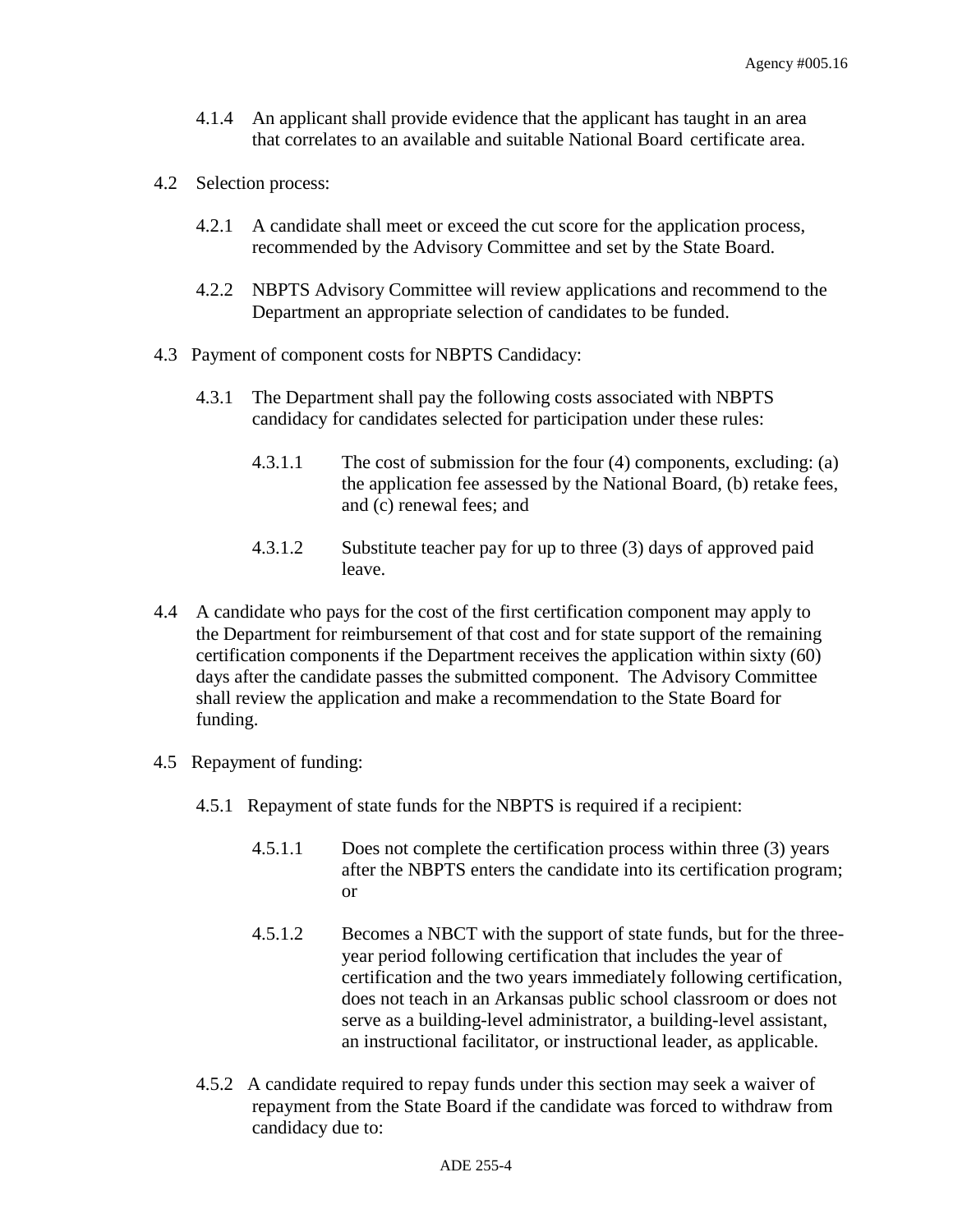- 4.5.2.1 The death or disability of the teacher, or
- 4.5.2.2 Other serious extenuating circumstances approved by the Advisory Committee, including without limitation health related problems verified by a licensed physician.
- 4.6 The State Board may suspend a recipient's teaching license for failure to repay state funds provided under these rules. The teaching license may be reinstated upon full payment as provided in the ADE Rules Governing Educator Licensure.

## **5.00 Payment of Incentive Bonuses**

- 5.1 For a NBCT who began the process of initial certification or was certified or recertified before January 1, 2018:
	- 5.1.1 The Department shall pay a yearly incentive bonus to a classroom teacher, building-level principal, or building-level assistant principal who is selected to participate in the NBPTS program under these rules and who at the time of receiving the bonus:
		- 5.1.1.1 Is employed full time as a classroom teacher, building-level principal, or building-level assistant principal in an Arkansas public school;
		- 5.1.1.2 Is a NBCT certified on or after August 1, 2009, and who after working a minimum of three (3) years with National Board certification as a classroom teacher or as a building-level administrator or building-level assistant administrator in an Arkansas public school district is employed full time as a teacher in an accredited teacher preparation program at a statesponsored institution of higher education;
		- 5.1.1.3 Is a NBCT and who moves into the state on or before January 1, 2017, and is employed full time as a classroom teacher, building-level principal, or building-level assistant principal in an Arkansas public school; or
		- 5.1.1.4 Is a NBCT certified on or after August 1, 2009, who moves into the state on or before January 1, 2017, and after working a minimum of three (3) years with National Board certification as a classroom teacher or as a building-level administrator or building-level assistant administrator in an Arkansas public school district is employed full time as a teacher in an accredited teacher preparation program at a state-sponsored institution of higher education.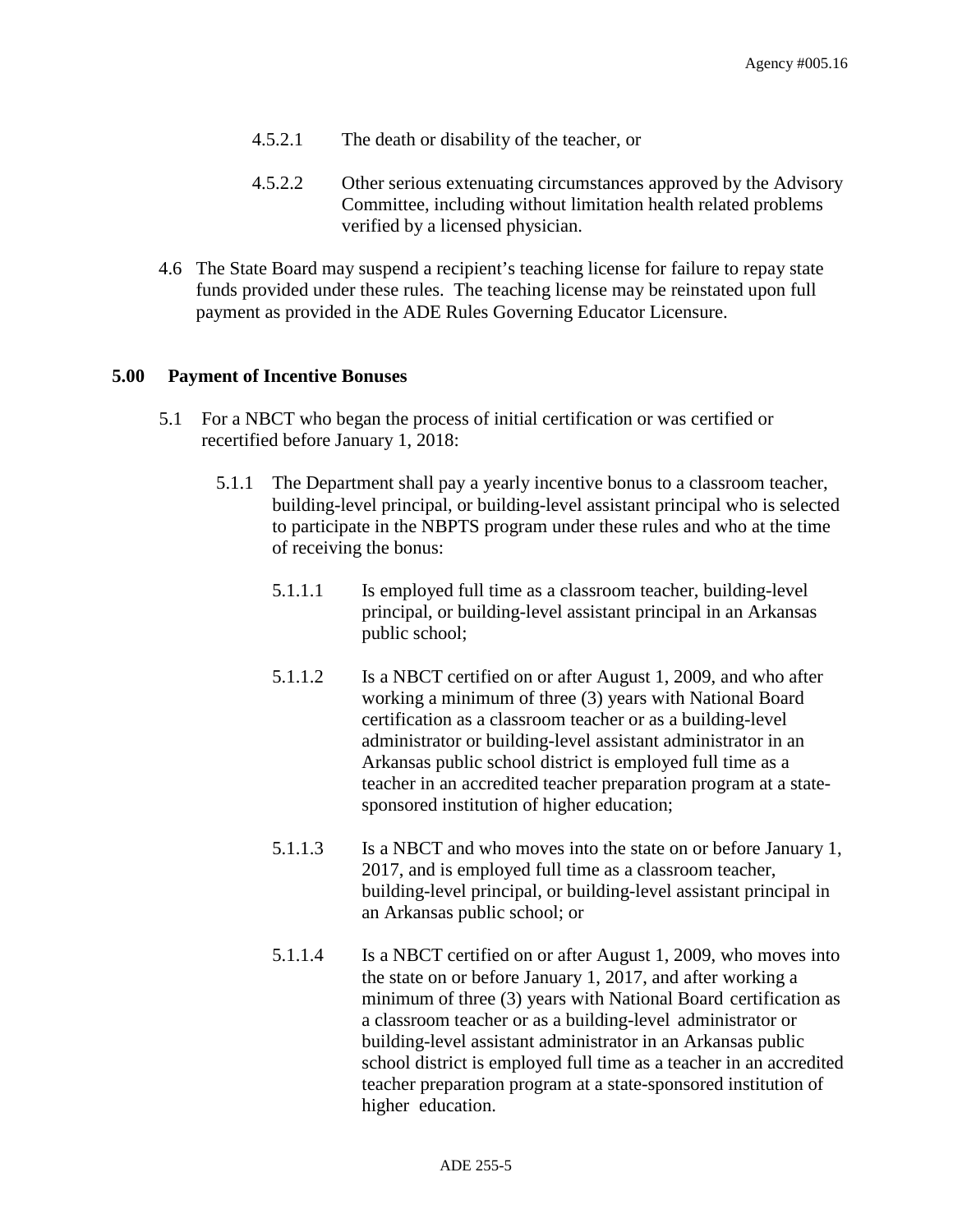- 5.1.2 A NBCT who meets the qualifications of Section 5.1 and is working fulltime in a school, including an open enrollment public charter school, that is not a high-poverty school or a high-poverty charter school shall receive a yearly incentive bonus of five thousand dollars (\$5,000) for the length of the certification or the recertification, but for no more than ten (10) school years.
- 5.1.3 A NBCT who meets the qualifications of Section 5.1 and is working fulltime in a school that is a high-poverty school that is not in a high-poverty school district shall receive a yearly incentive bonus of five thousand dollars (\$5,000) for the length of the certification or the recertification, but for no more than ten  $(10)$  school years.
- 5.1.4 A person who meets the qualifications of Section 5.1 and is working fulltime in a school that is a high-poverty school in a high-poverty district or is a high-poverty charter school shall receive a yearly incentive bonus of ten thousand dollars (\$10,000) for the length of the certification or the recertification, but for no more than ten (10) school years.
- 5.2 For a NBCT who began the certification process AND was certified **after** January 1, 2018, the Department shall pay a yearly incentive bonus to a classroom teacher, an instructional facilitator, or an instructional leader as follows:
	- 5.2.1 A NBCT who meets the qualifications of Section 5.2 and is working full-time in a school, including an open enrollment public charter school, that is not a high-poverty school or a high-poverty charter school shall receive a yearly incentive bonus of two thousand five hundred dollars (\$2,500) for no more than five (5) school years.
	- 5.2.2 A NBCT who meets the qualifications of Section 5.2 and is working full-time in a school that is a high-poverty school that is not in a high-poverty school district shall receive a yearly incentive bonus of five thousand dollars (\$5,000) for no more than five (5) school years.
	- 5.2.3 A person who meets the qualifications of Section 5.2 and is working full-time in a school that is a high-poverty school in a high-poverty district or is a highpoverty charter school shall receive a yearly incentive bonus of ten thousand dollars (\$10,000) for no more than ten (10) school years.
- 5.3 Bonuses shall be paid by June 1 of each year.
- 5.4 A person shall not receive in the same school year more than one (1) yearly incentive bonus under Section 5.2; and
- 5.5 A person shall not receive in the same school year both a bonus under Sections 5.1 and 5.2.
	- 5.5.1 A person who, as of December 1, 2017, meets the qualifications for a yearly incentive bonus under both Sections 5.1 and 5.2 may make an irrevocable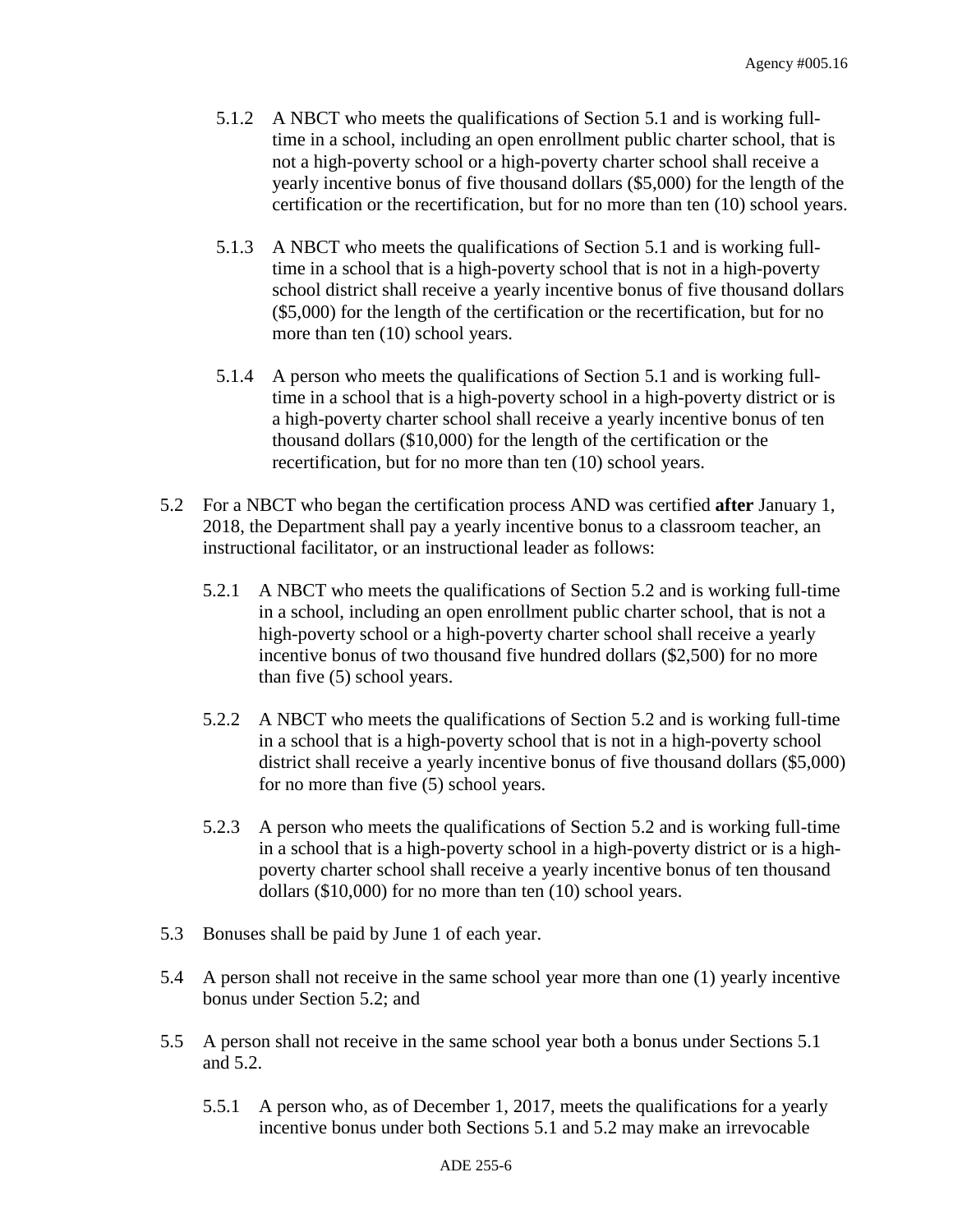election to receive future yearly incentive bonuses under Section 5.2 by filing a written election with the department no later than July 1, 2019.

- 5.6 The Department shall not pay an incentive bonus or any increase in an incentive bonus retroactively.
- 5.7 The Department shall cease paying an incentive bonus to a person who:
	- 5.7.1 Has received an incentive bonus for ten (10) school years;
	- 5.7.2 Leaves the full-time employment of an Arkansas public school district;
	- 5.7.3 Becomes employed as a district-level central office administrator;
	- 5.7.4 Is employed by an Arkansas institution of higher education and does not teach in an accredited teacher preparation program; or
	- 5.7.5 Is employed by an education service cooperative and does not teach in a classroom with students.
- 5.8 A person shall not receive a bonus under multiple sections of these rules in the same school year.
- 5.9 A traveling teacher who is eligible for a bonus under these rules shall receive the bonus for the school that the teacher's contract identifies as the teacher's home base.

#### **6.00 Support Program for Teachers Selected to Participate in NBPTS Candidacy**

- 6.1 The State Board will establish a support program for teachers selected to participate in the NBPTS Program that provides technical assistance to program applicants to ensure successful program completion, which may include without limitation:
	- 6.1.1 Establishing a variety of support opportunities such as annual precandidacy orientations, regular meetings of participants, telephone/email contact with facilitators and NBCTs, and Department intervention with NBPTS if necessary;
	- 6.1.2 Providing information on the NBPTS state support program on the Department web site;
	- 6.1.3 Providing other assistance, if determined to be necessary by the Department.
	- 6.2 Credit for professional development may be obtained pursuant to school district policy.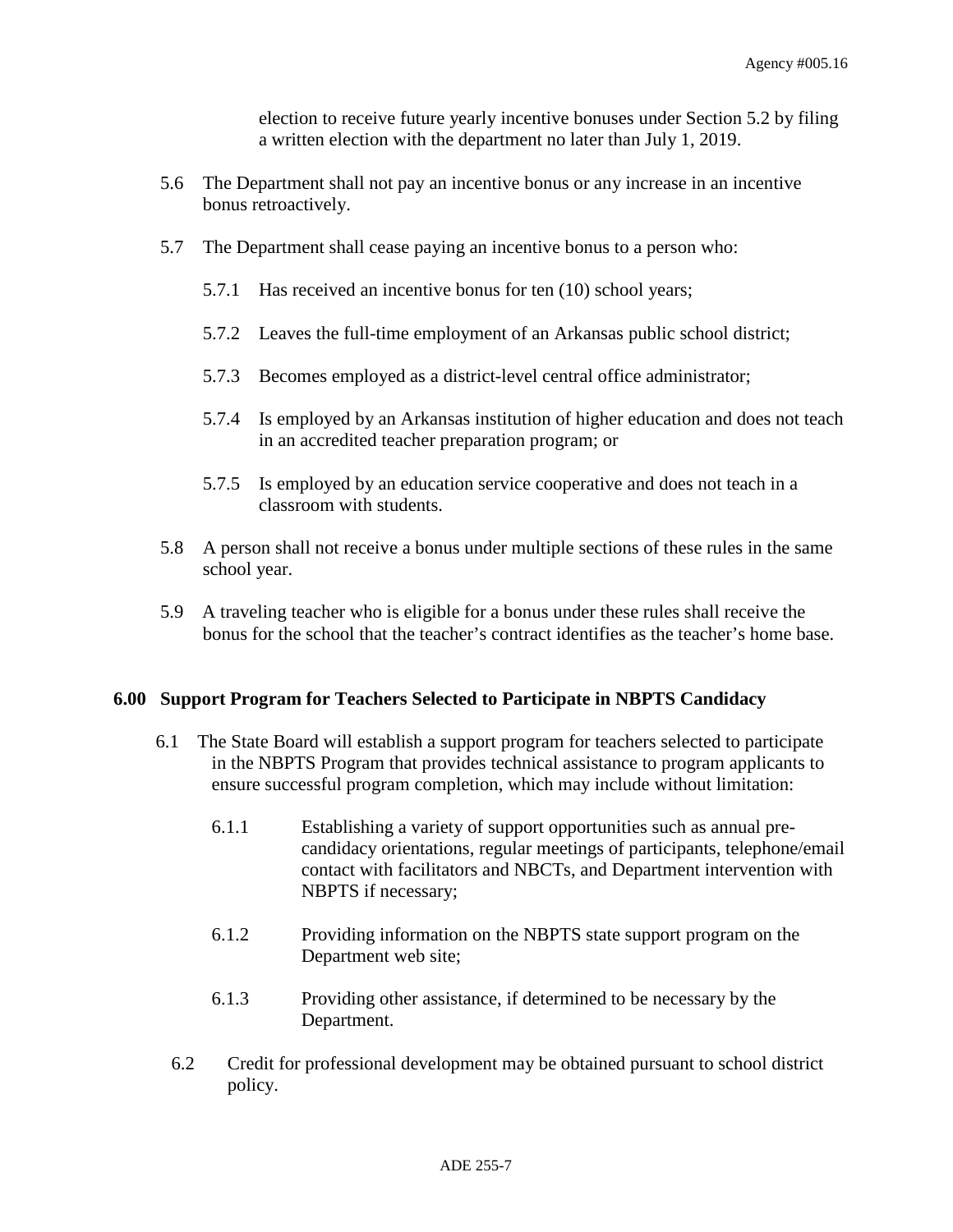## **7.00 Monitoring for NBPTS Program Participation**

7.1 The public school that employs a NBCT shall verify to the Department annually the employment status of that teacher for each year in which the NBCT is eligible for an incentive bonus.

## **8.00 Funding Limitations**

- 8.1 Provisions of these rules and Ark. Code Ann. §§6-17-412 and 6-17-413 apply only to the extent that funds are appropriated and available to the Department to pay for these purposes.
- 8.2 Funding under Sections 5.1.1.2 and 5.1.1.4. shall be paid only if funds are available after funding all eligible candidates under Sections 5.1.1.1 and 5.1.1.3.